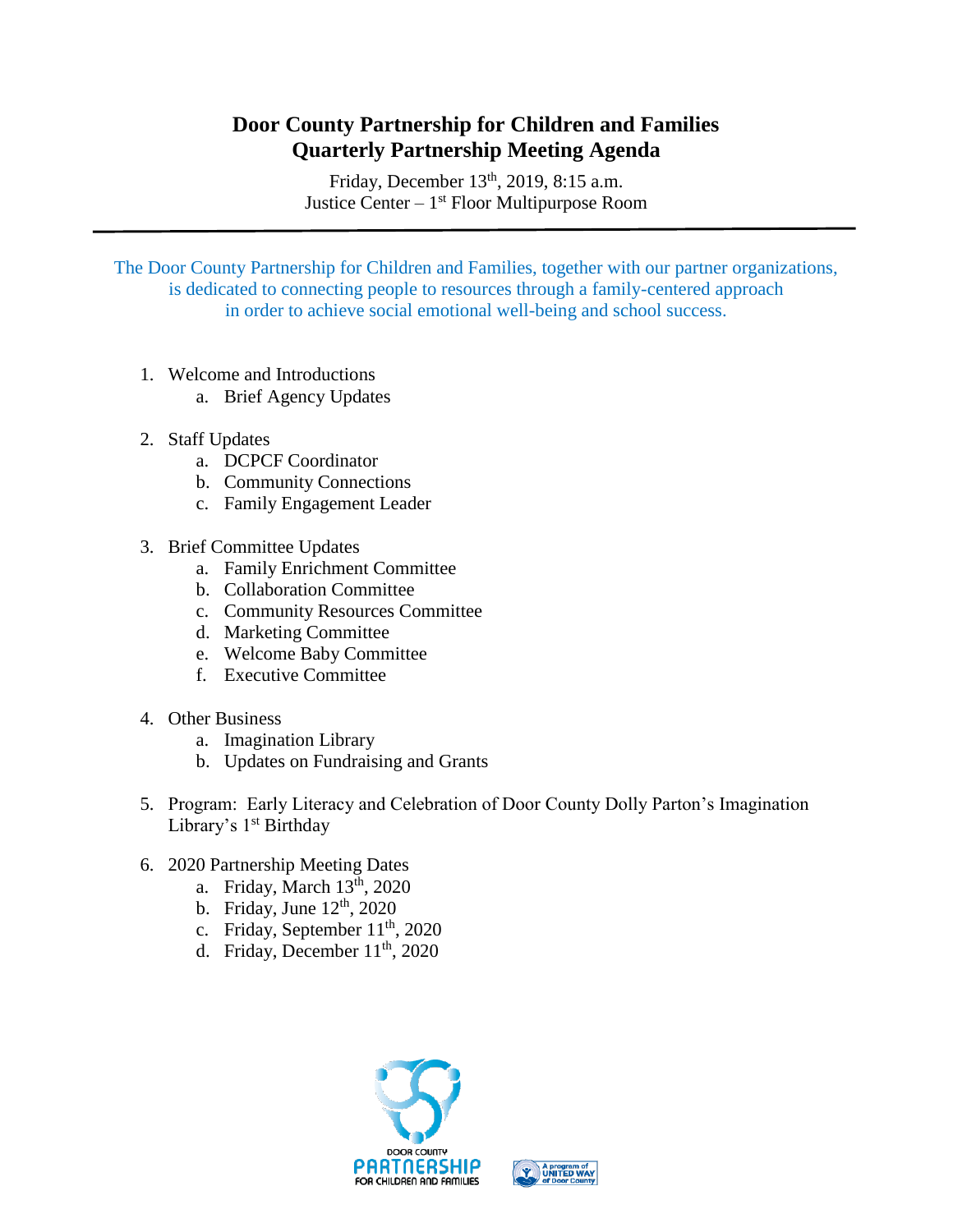## **Door County Partnership for Children and Families (DCPCF) Meeting Minutes Friday, December 13, 2019 Justice Center – Multipurpose Room**

*The Door County Partnership for Children and Families, together with our partner organizations, is dedicated to connecting people to resources through a family-centered approach in order to achieve social emotional well-being and school success.*

In Attendance: Candis Dart (Door County Partnership for Children and Families), Rebecca Nicholson (Door County Partnership for Children and Families), Mary Ellen Smith (Public Health), Ann Smejkal (Sturgeon Bay Schools), Nikki Voight (Door-Tran), Emma Lehman (Door County Department of Health and Human Services), Rachael Millner (Public Health), Julie Renier (Public Health), Beth Lokken (Library), Helen Bacon (County Supervisor, City Alderperson), Jennifer Moeller (Circuit Court)

- 1. Welcome and Introductions
- 2. Staff Updates
	- a. DCPCF Coordinator
		- Candis has announced that she will be resigning from her position at the end of December. She will be taking time to focus on her family.
		- At this time, we are not planning to immediately rehire for the Coordinator position. We will take the next 6 months to evaluate the needs of the DCPCF and decide what a new staff position should look like. This is a great opportunity to look at where we are at as an organization.
		- For the next few months, Chad and Rebecca will be splitting the Coordinator duties and will be supervised by Amy (United Way Executive Director). Please do not hesitate to reach out to them if you have any questions.
	- b. Community Connections
		- Rebecca provided a brief update on the Community Connections program [\(https://doorcountyparents.com/community-connections/\)](https://doorcountyparents.com/community-connections/). The number of referrals each month varies and she has been seeing some repeat families.
			- o Currently, Community Connections has increased 8-9% over 2018 in the number of families served.
	- c. Family Engagement Leader
		- Chad has been working on several programs and events over the past few months. Many of these are collaborative events with other organizations.
			- o Conversations on Bullying (with Jak's Place, Civility Project, Counseling Associates)
			- o Parent Café
			- o WoW Cafés for Youth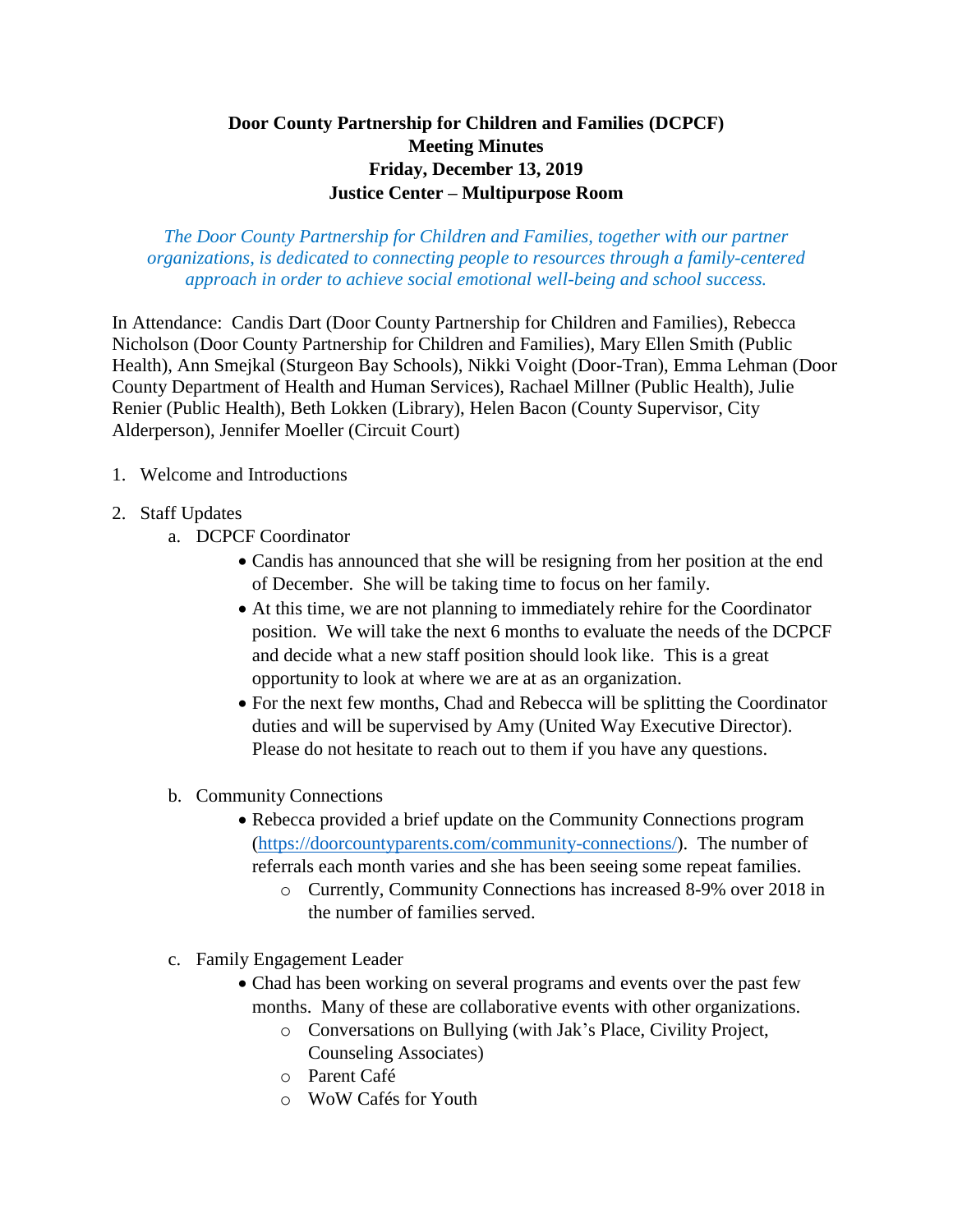- Chad has also attended several programs offered by the Family and Childcare Resource Center of NEW, in an effort to learn about different types of programs and what could be offered here in Door County.
- 3. Committee Reports:
	- a. Family Enrichment Committee
		- Currently, we do not have any programs scheduled. The Family Enrichment Committee will be working with Chad to plan events and programs for 2020 (including Parent Cafes, Raising a Thinking Child, Block Parties, and more)
	- b. Collaboration Committee
		- The Collaboration Committee has been working to plan and Implicit Bias training for providers. **Save the Date for Thursday, April 30th for an allday training.**
		- The Collaboration Committee is also looking at doing an evening event for parents/community about online safety and technology use for kids. More information will be available once a date is set.
	- c. Community Resources Committee
		- [http://doorcountylibrary.org/community\\_resources](http://doorcountylibrary.org/community_resources)
		- Beth is continuing to update the Community Resource Guide as needed. If there are any changes/updates/additions that need to be made, please let Beth know [\(blokken@co.door.wi.gov\)](mailto:blokken@co.door.wi.gov).
		- Beth will be adding a section titled "Business Support (including Personal Business)." This section will have information on notaries, places to fax, meeting room rentals, etc. If you know of any resources that would be a good fit for this section, please let Beth know.
		- It was shared that the focus of this page is to provide information on Door County Resources. Resources that provide good information for families, but are not a direct resource here in Door County (example: online safety information) should be shared with Rebecca, so that it can be added to the Door County Partnership for Children and Families website.
	- d. Marketing Committee
		- No updates at this time.
	- e. Welcome Baby Committee
		- This committee is continuing to work on answering questions about the logistics of operating a Welcome Baby program in Door County (patient confidentiality, forms, etc.).
		- The committee will continue to provide updates as available.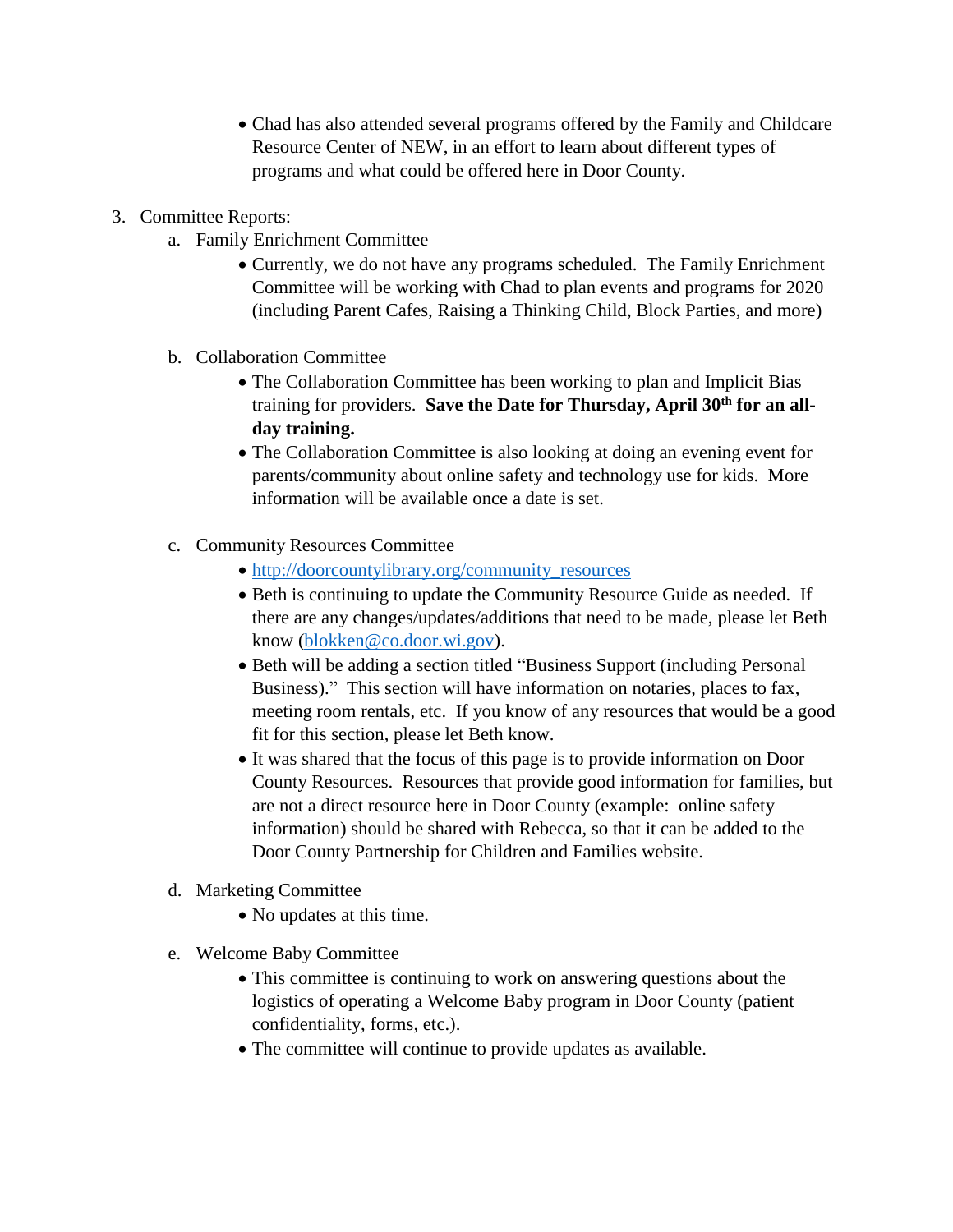- f. Executive Committee
	- We have new members of the Executive Committee. These are Lori Kemmler (Environmental Educator at the Ridges), Sheriff Tammy Sternard (Door County Sheriff's Department), Dawn Vandevoort (Extension), and Brian Stezenski-Williams (Boys & Girls Club).

## 4. Other Business

- a. Dolly Parton's Imagination Library: Registration went live for the program in December 2018. As of December  $13<sup>th</sup>$ , 2019, there were approximately 575 children registered for the program and 54 children who have already graduated from the program.
	- We will be holding a 1<sup>st</sup> Birthday Celebration for the Door County Dolly Parton's Imagination Library program on Saturday, December 14<sup>th</sup> from 1:00 – 2:00 p.m. at the Sturgeon Bay Library. This event is free and open to anyone who would like to attend.
	- We have created a Donation Gift form for anyone who is interested in making a donation to Imagination Library in honor of someone. Please share with anyone who might be interested. [https://doorcountyparents.com/wp](https://doorcountyparents.com/wp-content/uploads/2019/11/DPIL-GIFT.pdf)[content/uploads/2019/11/DPIL-GIFT.pdf](https://doorcountyparents.com/wp-content/uploads/2019/11/DPIL-GIFT.pdf)
	- We have created a pre-registration survey and a graduate survey for Imagination Library, to help gather data about the program.
	- We will be looking at ways to continue providing families with information about the importance of literacy and book ownership, as well as connecting families to their local libraries.
	- There was an article shared in the Door County Advocate about Imagination Library. [https://www.greenbaypressgazette.com/story/news/local/door](https://www.greenbaypressgazette.com/story/news/local/door-co/2019/12/12/dolly-partons-imagination-library-sends-books-door-county-children/4403154002/?fbclid=IwAR2kZA4dFVwU0BfdjFeQswjBplY-nRawyXYn8ourzntJPeeVaJv35l4QSBk)[co/2019/12/12/dolly-partons-imagination-library-sends-books-door-county](https://www.greenbaypressgazette.com/story/news/local/door-co/2019/12/12/dolly-partons-imagination-library-sends-books-door-county-children/4403154002/?fbclid=IwAR2kZA4dFVwU0BfdjFeQswjBplY-nRawyXYn8ourzntJPeeVaJv35l4QSBk)[children/4403154002/?fbclid=IwAR2kZA4dFVwU0BfdjFeQswjBplY](https://www.greenbaypressgazette.com/story/news/local/door-co/2019/12/12/dolly-partons-imagination-library-sends-books-door-county-children/4403154002/?fbclid=IwAR2kZA4dFVwU0BfdjFeQswjBplY-nRawyXYn8ourzntJPeeVaJv35l4QSBk)[nRawyXYn8ourzntJPeeVaJv35l4QSBk](https://www.greenbaypressgazette.com/story/news/local/door-co/2019/12/12/dolly-partons-imagination-library-sends-books-door-county-children/4403154002/?fbclid=IwAR2kZA4dFVwU0BfdjFeQswjBplY-nRawyXYn8ourzntJPeeVaJv35l4QSBk)
- b. Updates on Fundraising and Grants
	- Candis shared that we recently received a Sustainability Grant from the Door County Community Foundation to support parent education and engagement programs (Parent Cafes, Raising a Thinking Child).
	- Culver's Fundraiser was Tuesday, November  $12<sup>th</sup>$ . The fundraiser went quite well, raising more than \$500 for the DCPCF. Volunteers were required for this fundraiser.
	- Papa Murphy's Fundraiser was Wednesday, December  $4<sup>th</sup>$ . This fundraiser raised \$125. While a smaller amount, very little work was needed on our part to do this fundraiser (no staff time, no volunteer time).
	- If you know of grants or fundraisers that would be a good fit for DCPCF, please let Chad and/or Rebecca know.